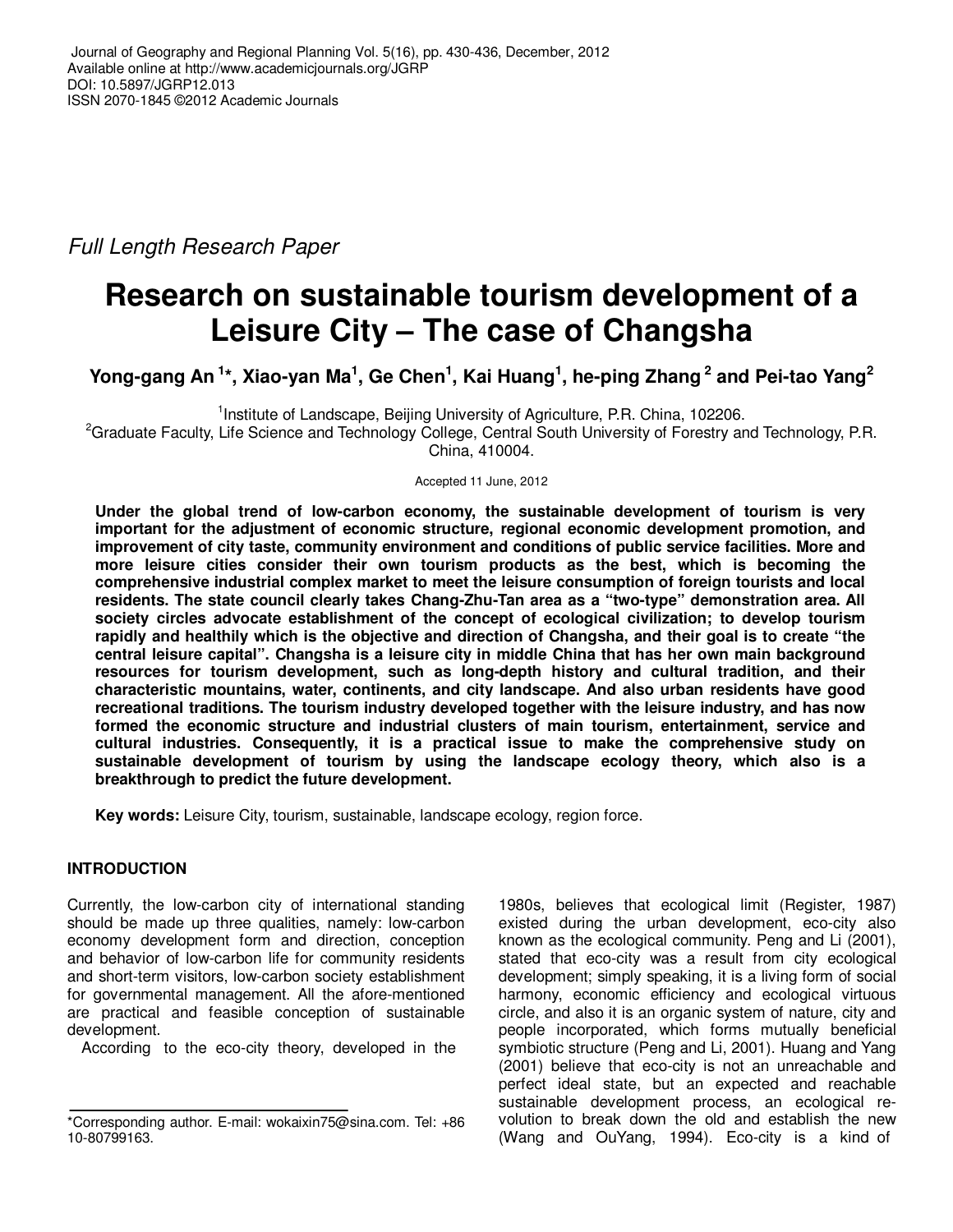sustainable subsystem that shares a fair carrying capacity; it is the complex system of natural harmony, social equity and economic efficiency, which was established, based on ecology principle; it is also ideal settlement environment with characteristics of coordination between nature and artwork, harmony between people (Huang and Yang, 2001). The author agrees more with this point.

Many of the city's economic growth models have transferred to reliance by the leisure industry and related industries from the single industry. Tourism leisure becomes the main choice for urban residents, and tourism becomes the major representative and leader of leisure industry (Lou, 2006). In addition to tourism, the leisure industry has a big effectiveness on city transformation and development, mainly large and medium cities in the eastern coastal area and part of inland areas (He and Dang, 2007). He and Dang (2007) believe that leisure economies developed based on tourism and entertainment in part of urban areas and tourism cities formed a new growth point for regional economy. Most cities' economic development mode has transferred their reliance from single industry into leisure and related industries. Tourism leisure becomes the main choice for urban residents, and tourism becomes the major representative and leader of the leisure industry.

## **RESEARCH THEORY AND METHOD**

#### **Environmental evaluation system**

With the rapid development of tourism, the environment damage from tourist activities and lagged city auxiliary service become obvious day by day. If the tourism development of leisure city is still in the mode of carrying predatory development without any suitable management, there will be a big damage and threat to natural environment and culture, not only for the development of tourism industry itself, it will also affect the whole regional sustainable development. Correct evaluation of the status of leisure tourism city, is an important basis for this type of city to implement sustainable development strategy.

## **Landscape ecology**

From the view of ecological planning, the so-called ecological position, is landscape elements, ecological units, economic factors, and the optimum ecological use configuration of life requirements; in accordance with the ecology rule and the unit requirements of human interests, ecology planning requires the implementation of the principle of local conditions, suitable application and production of land, and rational distribution; through the environment, resources, transport, industry, technology, population, management, capital, market, efficiency and other economic factors. With this we can analyze and summarize areas with ecologic economy, and can develop and utilize natural resources, distribute the productivity, remediate environment, and arrange life rationally. According to the analysis and design on system special structure of landscape ecology, to develop the theory and method of ecology position and local ecology, to aid planning, organize and manage the regional ecologic construction.

#### **The basic condition of research area**

Chang-Zhu-Tan City Group is located in northeast Hunan Province, with a GDP total of 456.5 billion Yuan accounted for 40.9% in the whole Hunan province, and it is the core growth point of economy development. Combined together, the three cities in the local city and whole province can form and play an important role in industrial center, trade center, transportation center, financial center, information center, technology center, and multi-functional integrated economic center. State Council annunciated in their first batch that Changsha is one city of 24 historical and cultural cities, is also one of the opening tourist cities. Changsha, the capital of Hunan Province, is the center of polity, economy, culture, science, business trade, transportation, finance, and information. Changsha is a typical landscape continent city.

## **Natural conditions**

At present, forestry land of Changsha city is 620,000 hectares, accounting for 52.5% of total area, 53.6% of forest coverage, 42.41% of urban are green coverage, 37.8% of green land; and its<br>public average green area is 9.42 m<sup>2</sup>; forestry greening target can reach and exceed the national city standard. Changsha is rich in wetland resources, has a large number of rivers, lakes and reservoirs. Wetland area of whole city is 28,015 ha based on preliminary statistics, which accounts for 2.36% of the whole city. Wetlands in blocks, zonal distribution, less concentrated, comparatively restrict the wetland conservation work.

## **Economic conditions**

Changsha is the 14th administrative division city of the whole nation, municipalities including 5 zones of Furong, Tianxin, Yuelu, Kaifu, Yuhua, three countries of Changsha, Wangcheng, Ningxiang, and Liuyang city. The 'Hu' of Hu-Xiang culture means 'Dong Ting Hu', and 'Xiang' means 'Xiang River'; and Hu-Xiang culture mainly refers to modern regional culture with the main body of Hunan province. Hu-Xiang culture as an integral part of traditional Chinese culture, originated in the late Northern Song Dynasty, formed in the Southern Song Dynasty.

## **THE RESEARCH PROCESS**

With the rapid development of tourism, damage to environment from tourist activities and lagged supporting services become obvious day by day. If the tourism development of leisure city is still in the mode of carrying predatory development without any suitable management, there will be a case of big damage and threat to natural environment and culture, not only for the development of tourism industry itself, but will also affect the whole regional sustainable development. Correct evaluation of status of leisure cities, is an important basis for this type of city to implement sustainable development strategy.

## **Parameters assignment**

Changsha city area has five country districts, with large difference in rich land resources, thick density population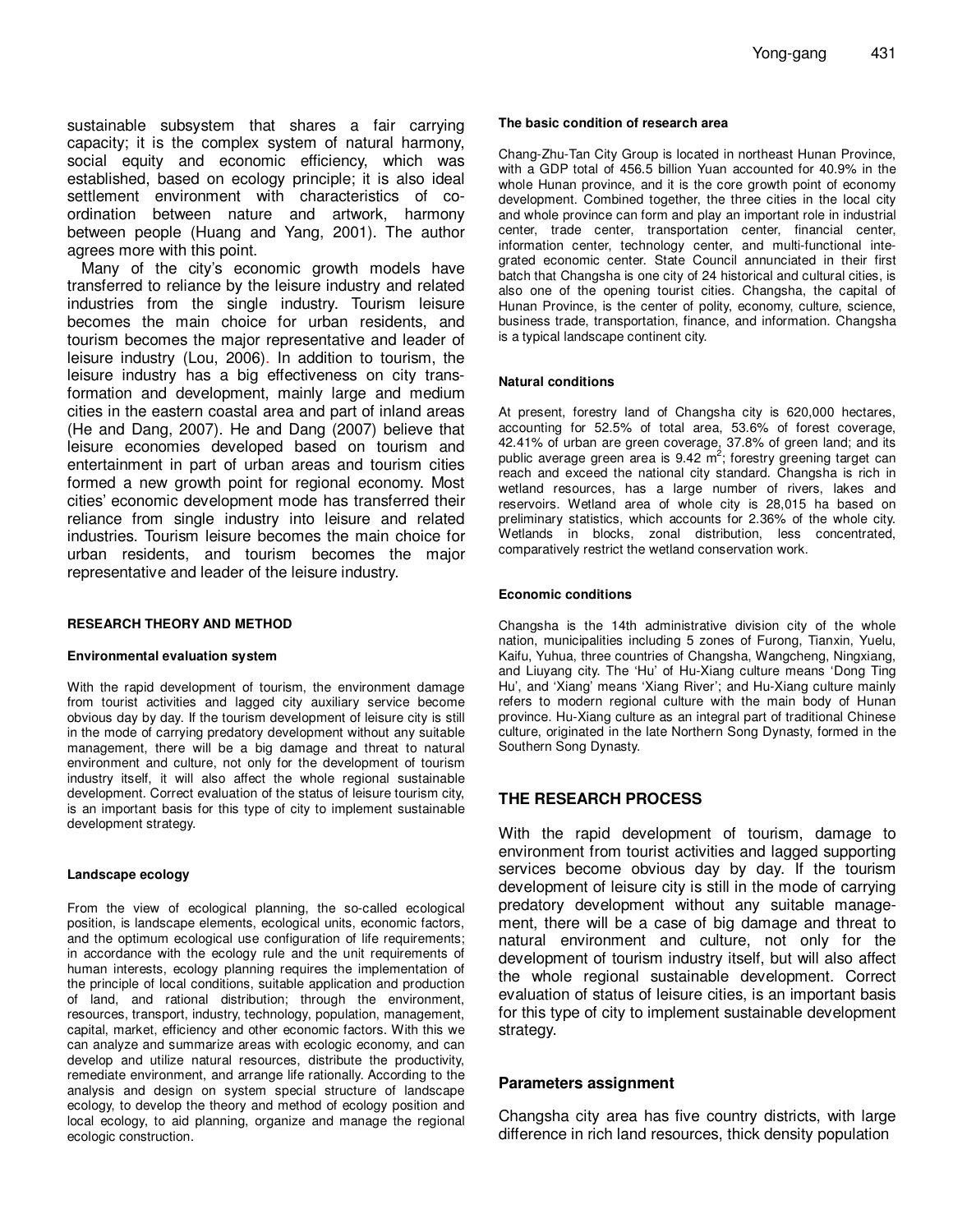| Year | Immigrated<br>tourist<br>(million people) | Tourism exchange<br>earning<br>(million dollar) | <b>Domestic</b><br>tourist<br>(million people) | <b>Domestic tourism</b><br>income<br>(billion yuan) | <b>Total tourism</b><br>income<br>(±)% |
|------|-------------------------------------------|-------------------------------------------------|------------------------------------------------|-----------------------------------------------------|----------------------------------------|
| 2004 | 3.1                                       | 1800                                            | 221                                            | 15.4                                                | 16.9                                   |
| 2005 | 3.8                                       | 2800                                            | 277                                            | 21.2                                                | 23.5                                   |
| 2006 | 6.1                                       | 5125                                            | 318                                            | 27.5                                                | 31.6                                   |

**Table 1.** Tourism economic indicator in Yuelu District from 2004 to 2006.

**Table 2.** Tourism economic indicator in Kaifu District from 2004 to 2006.

| Year | Immigrated<br>tourist<br>(million people) | Tourism exchange<br>earning earning<br>(million dollar) | <b>Domestic</b><br>tourist<br>(million people) | Domestic tourism<br>income<br>(billion yuan) | <b>Total tourism</b><br>income<br>(±)% |
|------|-------------------------------------------|---------------------------------------------------------|------------------------------------------------|----------------------------------------------|----------------------------------------|
| 2004 |                                           |                                                         |                                                |                                              |                                        |
| 2005 | 3.2                                       | 1900                                                    | 362                                            | 31.7                                         | 33.3                                   |
| 2006 | 4.6                                       | 3610                                                    | 405                                            | 39.9                                         | 42.8                                   |

**Table 3.** Tourism economic indicator in Yuhua District from 2004 to 2006.

| Year | Immigrated<br>tourist<br>(million people) | Tourism exchange<br>earning<br>(million dollar) | <b>Domestic</b><br>tourist<br>(million people) | <b>Domestic tourism</b><br>income<br>(billion yuan) | <b>Total tourism</b><br>income<br>(±)% |
|------|-------------------------------------------|-------------------------------------------------|------------------------------------------------|-----------------------------------------------------|----------------------------------------|
| 2004 | 2.2                                       | 1050                                            | 115                                            | 13                                                  | 13.9                                   |
| 2005 | 3.5                                       | 2350                                            | 145                                            | 15                                                  | 16.9                                   |
| 2006 | 4.3                                       | 3150                                            | 180                                            | 18                                                  | 20.5                                   |

and economic development level; and also has major differences between tourism resources and its development level. Therefore, there is need to evaluate the carrying capacity of all regional tourism areas, analyze the limited factors of regional environment carrying capacity, so that we can make the suitable countermeasures according to their basic regional situation.

## **Resource space capacity**

In accordance with each region's available tourism activities, land carrying capacity can be evaluated (0.25, 0.5, 0.75, 1) for five districts of Changsha successively. As per available developed tourism areas, it can be assigned in sequence. The following tables are the tourism economic indicator of each region (Tables 1 to 5). We can see from the tables above: in the index calculated of abundance tourism resource, tourism resource area is total, including museum, city parks and city-level scenic spots. As per the tourism carrying capacity, it can be evaluated as 0.25, 0.5, 0.75, and 1 successively.

## **The carrying capacity of ecological environment**

Tourism land intensity index is expressed as rate of tourism land area and real city residential land area. In Changsha, each district land intensity is for Yuelu, Tianxin, Kaifu, Yuhua, and Furong district respectively.

In the carrying capacity calculation of ecological environment, the green index can be determined mainly by surface condition, green space distribution, geological disaster, etc. Steep topography, natural disasters such as landslide and debris flows, and difficulties of facility construction and activities, this kind green index is defined as the first level with score of 0.25. The second level with score of 0.5 is that more steep terrain, a certain geological hazards, restrict on facility construction and available activities. The third level with score of 0.75 shows that that the terrain is more flat, better facility construction and activities. The fourth level with score of 1, shows a more flat terrain, and without basic restriction on facility construction and activities.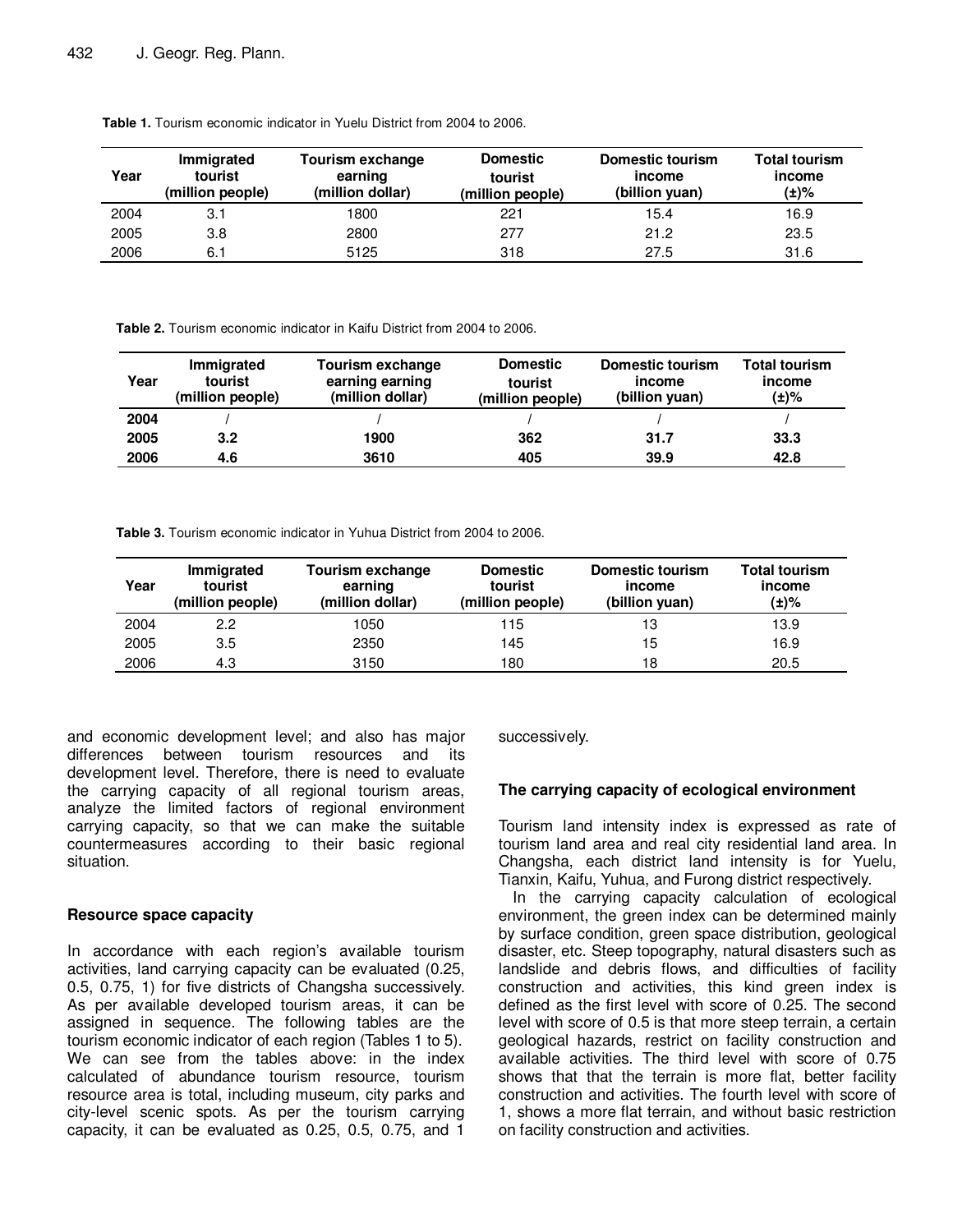| Year | Immigrated<br>tourist<br>(million people) | Tourism exchange<br>earning<br>(million dollar) | <b>Domestic</b><br>tourist | Domestic tourism<br>income<br>(billion yuan) | Total tourism<br>income<br>(±)% |
|------|-------------------------------------------|-------------------------------------------------|----------------------------|----------------------------------------------|---------------------------------|
|      |                                           |                                                 | (million people)           |                                              |                                 |
| 2004 |                                           |                                                 |                            |                                              |                                 |
| 2005 | 3.2                                       | 2568                                            | 153.2                      | 15.6                                         | 17.7                            |
| 2006 | 4.8                                       | 3822                                            | 172.7                      | 19.7                                         | 22.8                            |

**Table 4.** Tourism economic indicator in Tianxin District from 2004 to 2006.

**Table 5.** Tourism economic indicator in Furong District from 2004 to 2006.

| Year | Immigrated<br>tourist<br>(million people) | Tourism exchange<br>earning<br>(million dollar) | <b>Domestic</b><br>tourist<br>(million people) | Domestic tourism<br>income<br>(billion yuan) | <b>Total tourism</b><br><i>income</i><br>(±)% |
|------|-------------------------------------------|-------------------------------------------------|------------------------------------------------|----------------------------------------------|-----------------------------------------------|
| 2004 |                                           |                                                 |                                                |                                              |                                               |
| 2005 | 4.9                                       | 3574                                            | 287.8                                          | 43.4                                         | 46.4                                          |
| 2006 | 7.8                                       | 5953                                            | 347.9                                          | 55.2                                         | 59.9                                          |

Waste carrying capacity index is got from numbers of health institutions in unit land area. According to the number of health institutions and their distribution, numbers of health institution in unit area can be degreed and evaluated as below: if under 1 per square kilometers we mark it as 0; the first level, with number of 1 to 5 per km<sup>2</sup>, will be recorded as 0.25; the second level, with number of 5 to 10 per  $km^2$ , recorded as 0.5; the third level, with number of 10 to 15, recorded as 0.75; and the fourth level, with number above 15, recorded as 1. Tourism land intensity index can be determined by the evaluation of regional tourism area and total country land area; here tourism land is the area above city degree like scenic spots, museums, and city parks.

Landscape diversity index, based on tourism resources survey in Changsha, is evaluated by the original diversity of resource abundance and type, and the resource degree situation, meanwhile referring to urban green space landscape indices.

# **Facility capacity**

In the calculation of facility capacity, accommodation carrying capacity index is the rate of number star hotels accounted for the whole city. During the detail calculation, there will be large difference in size, facilities and service quality as per the different star level, therefore star hotel will be awarded the weight coefficient. The hotel number is the amount of hotels with different weight coefficient in Changsha city and other countries and districts. Weight indices are studied out: five-star 1.5, four-star 1.3, threestar 1.1, and one or two-star without weight indices. Financial service index can be grade evaluated by bank system numbers in unit area. As per detail difference, financial service index can be evaluated as follow division: under 1 per 10 km<sup>2</sup> recorded 0.25, 1 to 5 per 10 km<sup>2</sup> recorded 0.5, 1 to 5 per one km<sup>2</sup> recorded 0.75, above 5 per km<sup>2</sup> recorded 1.

Carrying capacity intensity of water resources evaluated and recorded as per health institutes and leisure footbath distribution status in regional districts of Changsha city; and it is determined by the rate of the number accounted for total land area.

# **Social and cultural carrying capacity**

Carrying capacity index of society and culture will be determined by several indicators of travel and living index, tourist satisfaction index, cultural industry supporting index, local resident leisure index, and tourist visiting again index.

Travel and living index is expressed by using the number of tourists and local residents; and tourist satisfaction index and residents' cognitive index obtained through field research. Cultural industry supporting index are scored by the number of cultural structure, animation base, film base, and culture cluster area. Tourist visiting again index is evaluated through the research results (Tables 6 to 9).

The landscape of Leisure City changes often and there is no absolute stability. The landscape stability is of a certain time and space relative stability. The space combination of landscape elements also affects the stability of landscape. Different special configuration affects the landscape function to play. We can get below conclusions through the analysis on all kinds of greenbelt index in Changsha (Figure 1).

(1) The patch fragmentation degree of Changsha greenbelt is more serious, and the small patch accounted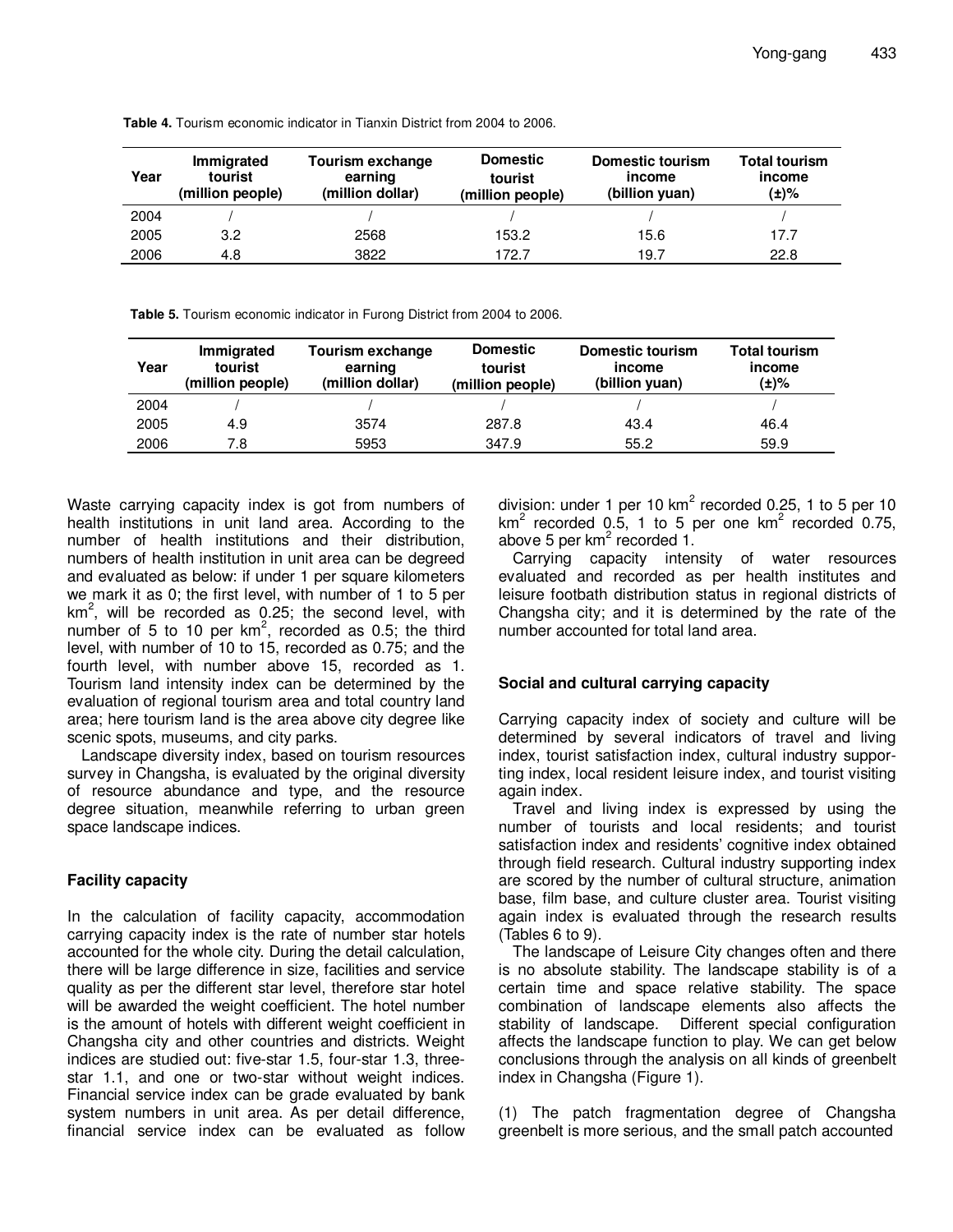| Landscape type of greenbelt | Area size/hm <sup>2</sup> | Percentage | Patch number/piece |
|-----------------------------|---------------------------|------------|--------------------|
| Park greenbelt              | 1015.44                   | 10.22      | 40                 |
| Production greenbelt        | 77.66                     | 0.78       |                    |
| Protecting greenbelt        | 575.86                    | 5.79       | 339                |
| Subsidiary greenbelt        | 2545.85                   | 25.61      | 8594               |
| Other greenbelt             | 5725.85                   | 57.60      | 271                |
| Total                       | 9940.66                   | 100.00     | 9251               |

**Table 6.** The composing of greenbelt in Changsha.

**Table 7.** The types of the urban greenbelt patch in Changsha city.

| Grade type of greenbelt patch                  | Patch area (hm <sup>2</sup> ) |        | Proportion (%) Patch number (piece) | <b>Proportion</b> (%) |
|------------------------------------------------|-------------------------------|--------|-------------------------------------|-----------------------|
| Mini Patch $(\leq 1$ hm <sup>2</sup> )         | 1285.75                       | 12.93  | 8499                                | 91.87                 |
| Medium Patch $(1-5hm^2)$                       | 1150.89                       | 11.58  | 533                                 | 5.76                  |
| Large-medium Patch $(5-10.0$ hm <sup>2</sup> ) | 609.44                        | 6.13   | 88                                  | 0.95                  |
| Large Patch $($ >10hm <sup>2</sup> )           | 6894.59                       | 69.36  | 131                                 | 1.42                  |
| Total                                          | 9940.67                       | 100.00 | 9251                                | 100.00                |

**Table 8.** Spatial pattern index of urban greenbelt of Changsha.

| Greenbelt type       | Area ( $hm^2$ ) | <b>Fragmentation</b><br>degree $(FN2)$ | <b>Separatio</b><br>n degree | Aggregatio<br>n degree | <b>Patch density</b><br>(piece/hm <sup>2</sup> ) | Patch average<br>area ( $hm^2/n$ ) |
|----------------------|-----------------|----------------------------------------|------------------------------|------------------------|--------------------------------------------------|------------------------------------|
| Park greenbelt       | 1015.44         | 0.0036                                 | 0.9469                       | 72.0703                | 1.7852                                           | 25.39                              |
| Production greenbelt | 77.66           | 0.0006                                 | 0.9943                       | 48.1491                | 0.3097                                           | 11.09                              |
| Protecting greenbelt | 575.86          | 0.0315                                 | 0.9999                       | 4.5318                 | 11.2870                                          | 1.70                               |
| Subsidiary greenbelt | 2545.85         | 0.7999                                 | 0.9938                       | 14.3119                | 38.4768                                          | 0.30                               |
| Other greenbelt      | 5725.85         | 0.0251                                 |                              | 25.2906                | 10.8528                                          | 21.13                              |

Table 9. The analysis of landscape diversity index of urban greenbelt in Changsha.

|       |        | Index Diversity (H) Large diversity $(H_{max})$ Evenness (E) |        |
|-------|--------|--------------------------------------------------------------|--------|
| Value | 1.0760 | 2.32                                                         | 0.4897 |

for the whole of about 92%, therefore, it weighs' more on the carrying capacity of the whole city; so that the antiinterference ability of the whole ecology system is very weak to cope with large tourism disasters and cultural system contingencies.

(2) From the type of greenbelt, greenbelt of production and protection is so small, which will impact more in carrying capacity of tourism basic facilities. During the tourism planning, we need to increase the greenbelt to enhance its carrying capacity in future tourism land.

(3) In the analysis of greenbelt diversity, we can see from

large diversity, evenness, diversity, etc several indexes that: are at present in one scenic area and corridor, the serious situation fragmentation affects the landscape diversity and stability, and need to increase large landscape patch as developed basis in future project construction and design.

(4) Generally speaking, leisure atmosphere of Changsha landscape is full of leisure and pleasant style; landscape pattern of mountain, water, continent, and city, is very favorable for the development of tourism industry. The framework of whole city's greenbelt and landscape system has been preliminarily formed which is very favor-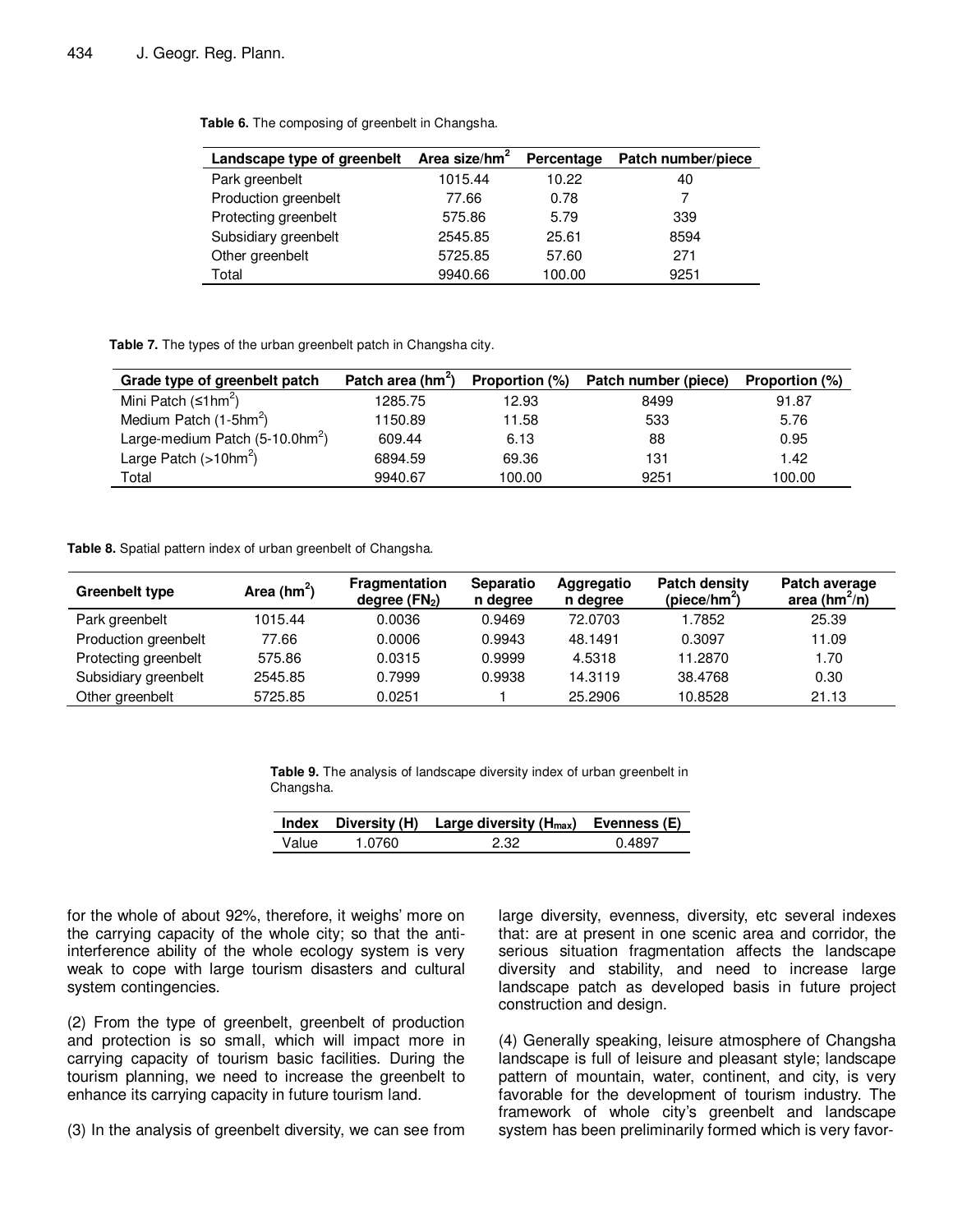

**Figure 1.** Greenbelt Landscape Map of Changsha.

able for leisure and tourism city.

## **CONCLUSIONS AND RECOMMENDATIONS**

Carrying capacity analysis of Changsha city and each district is as follows:

(1) Regional difference of carrying capacity is very obvious. The maximum value of carrying capacity is above 0.85, and the small is under 0.34, there is a great disparity between before and after. This showed a large difference in tourism resource, economic facility,

ecological construction and environmental protection in Changsha city; tourism planning and tourism influence should be carried out according to different carrying capacities.

(2) The special variation is obvious. By the influence of geographical position, Changsha tourism carrying capacity is decreasing from north to south, from west to east; and economical facility carrying capacity is reduced from center city to the surrounding. The ecologyenvironment carrying capacity presents layer distribution; the largest is the best area of surrounding landscape, such as Tianxin district and so on, followed is the city